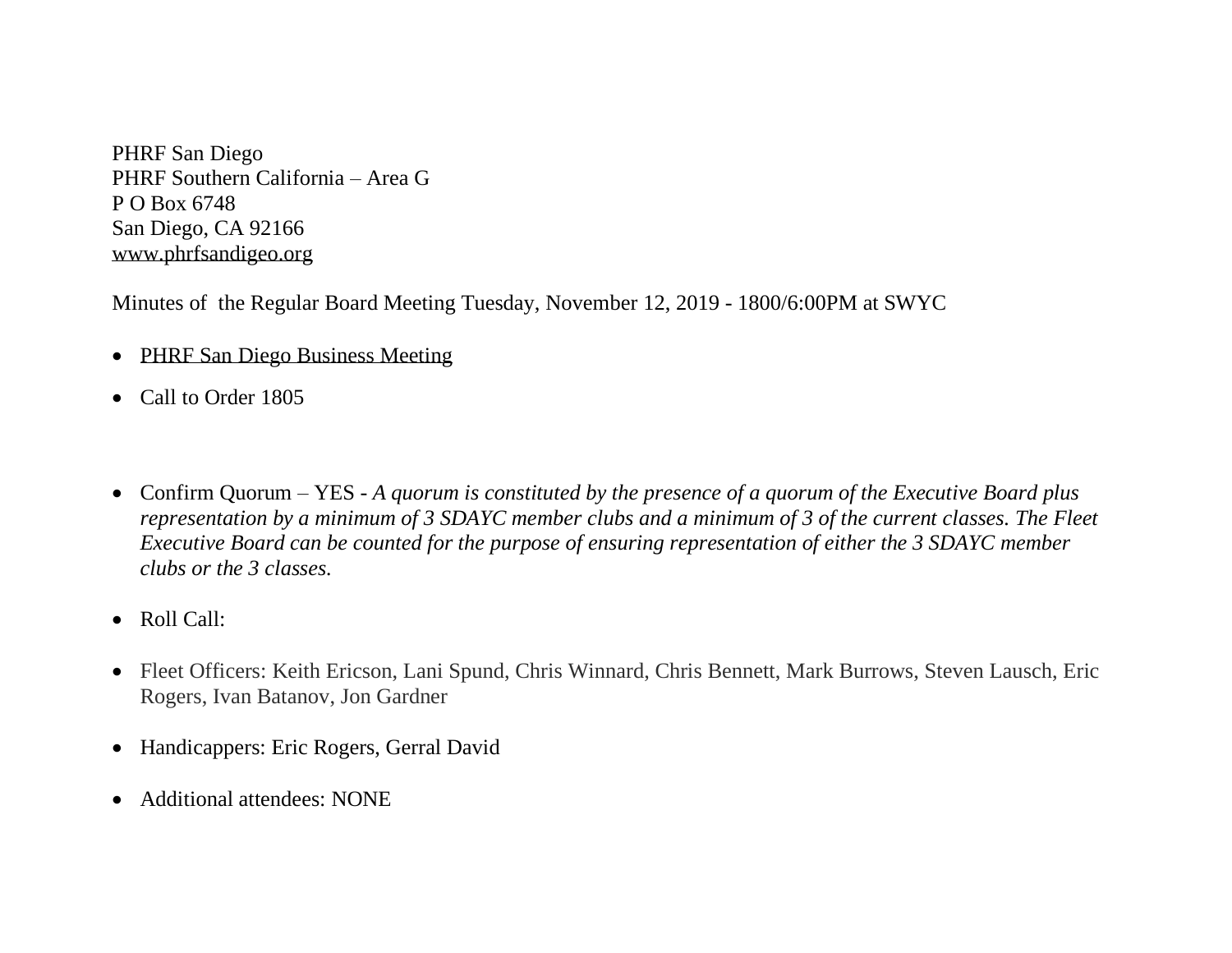- Note Ivan Batanov has provided a way for you to attend the meeting electronically. All the details are in an email he sent on 6/3-19 with the subject "PHRF SD Proposed Agenda 6/11/19"
- Read & approve Minutes from previous meeting and Agenda for tonight (both posted to web site)

## *Both above approved*

- Treasurer's report *– reported bank statement*
- RATIFY E-VOTES NONE
- OLD BUSINESS
- Need Update Insurance to protect the Board Incorporate Board –*Sub Committee: Kym Kapalla, Jon Gardner, Keith Ericson – Keith Ericson reports: Kym is hiring a lawyer to start the incorporation process and will then hire an insurance agent to complete the process*
- 2020 Yearly Championship Series *the change to the protocol was approved at the last meeting and is listed below - the 2020 schedule is approved and listed below*
- NEW BUSINESS
- Slate of Officers for 2020 *– Kym Kapalla has resigned as Past Fleet Chair and that position will be filled in January by action of the Board. The current Board nominates the following slate of officers for 2020:*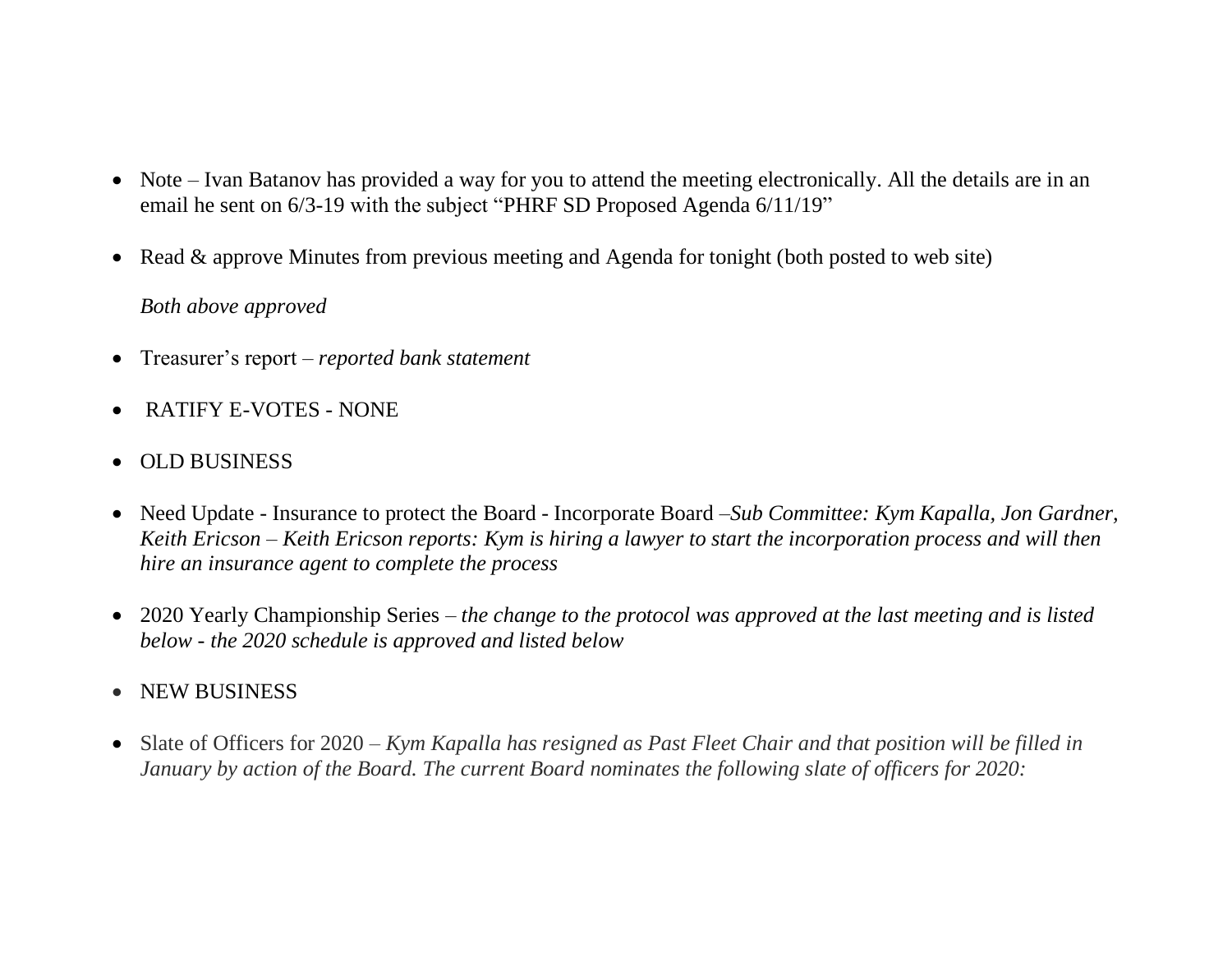*Fleet Chair – Ivan Batanov Vice Chair – Lani Spund Fleet Secretary – Keith Ericson Roster Secretary – Mark Burrows Chief Handicapper – Chris Winnard P R Officer – Steven Lausch Data Systems Officer – Chris Bennett Treasurer – Jon Gardner Fleet Scorer - Measurer - Erik Rogers*

- Annual Meeting in conjunction with CRA December 10, 2019 at Portuguese Hall *– Ivan Batanov to get trophies*
- SoCal and other PHRF organizations have adopted new dimension definitions and we should consider also adopting them – see email forwarded from PHRF SoCal on 11/7/19 *– change SPL to TPS for asymetrical spinnakers– Vote: YES 8, No 1*
- Proposed change to ByLaws concerning modifications to a boat

currently the Bylaws say:

notification to the Roster Secretary of any modifications to the rated yacht

And the fine print on the certificate says:

*Important Notice about your ratings in San Diego!*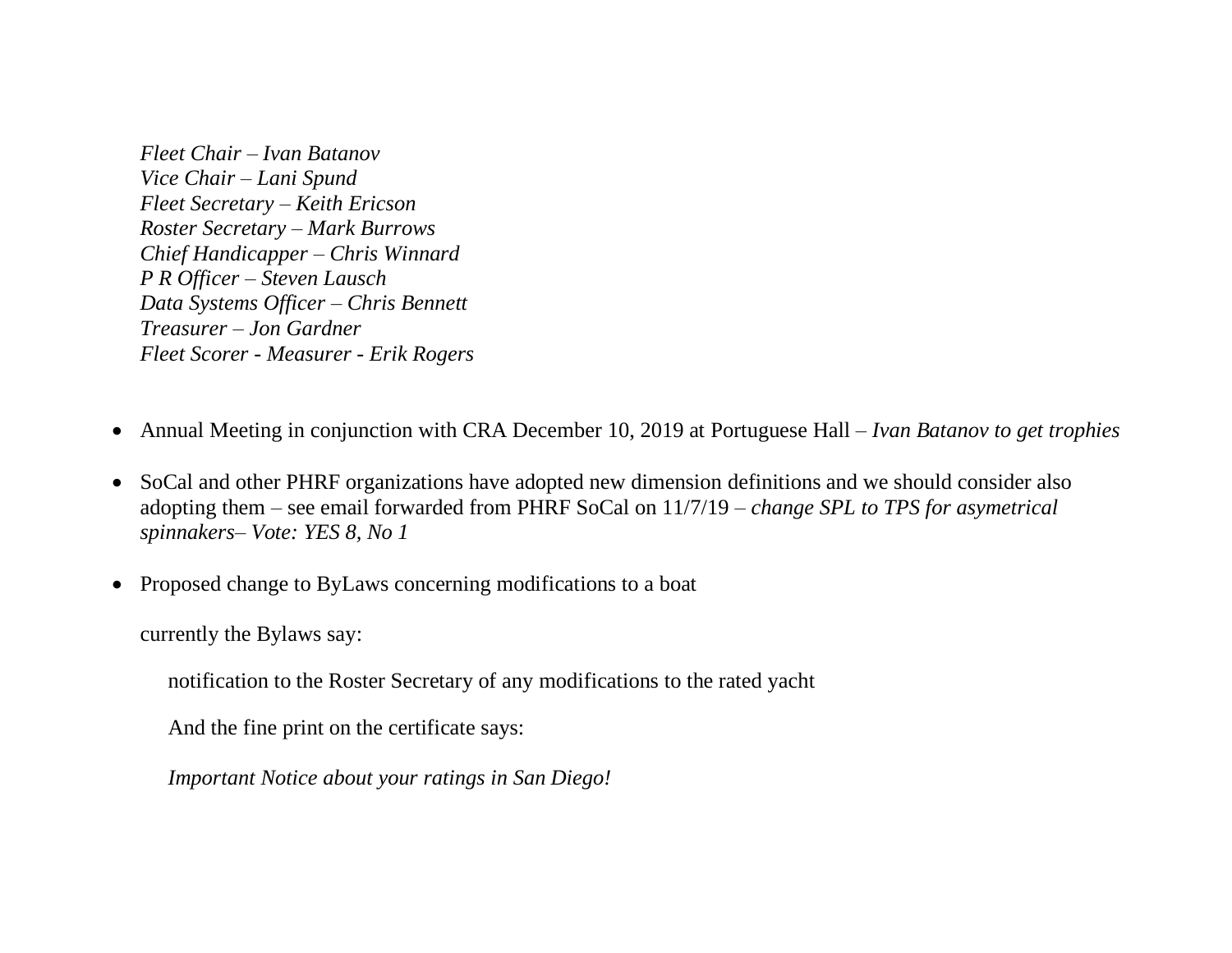For your handicap to remain valid, you must notify PHRF San Diego in writing of any reportable modifications to your yacht. Failure to follow this procedure will carry an automatic 30 DAY SUSPENSION from racing in PHRF races, followed by a San Diego Handicap Board review to determine the extent of additional equipment TIME ALLOWANCE adjustments to be included in that yacht's base handicap.

So the Bylaws say "any modifications" and the certificate says "any reportable modifications" but neither "any modifications" or "reportable modifications" are defined.

See additional information below to amend the By laws

- STANDING REPORTS
- Fleet Chairman: *no report*
- Vice Chairman: *no report*
- Chief Handicapper: *no report*
- *F*leet Secretary: *no report*
- Roster Secretary: *needs to go to Post Office Box*
- Data Systems Officer: *no report*
- Public Relations: *no report*
- Fleet Scorer: *no report*
- Treasurer: *no report*
- Past Fleet Chairman: *vacant*
- Next Meeting: Annual Meeting in conjunction with CRA December 10, 2019 at Portuguese Hall
- Special meeting Monday, 12/9/19 at 1830 to conduct rating review of Staghound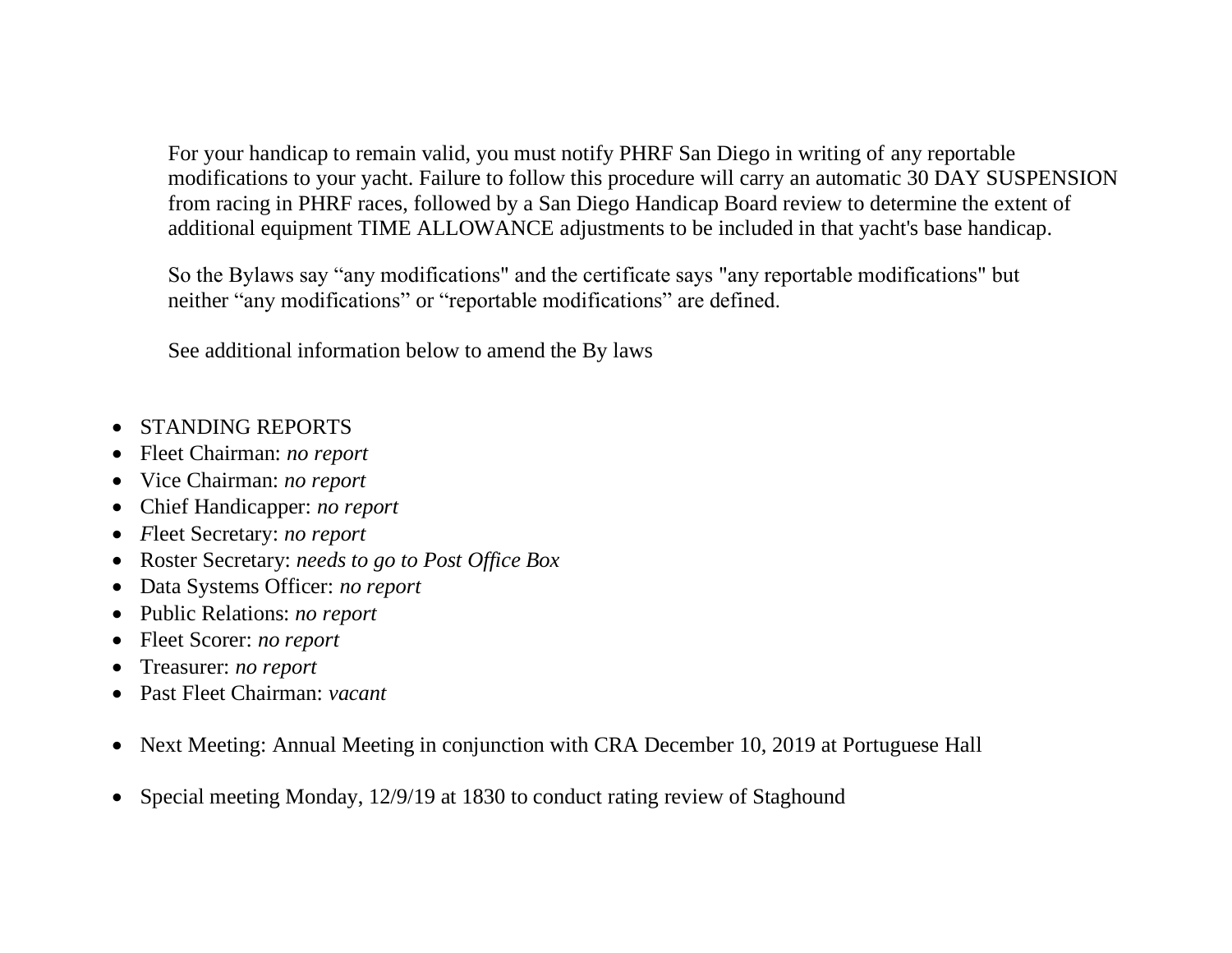- 1938 Adjourn PHRF San Diego Business Meeting
- HANDICAPPING BUSINESS MEETING
- Call to Order  $-1939$
- Roll Call:
- Fleet Officers: Keith Ericson, Lani Spund, Chris Winnard, Chris Bennett, Mark Burrows, Steven Lausch, Eric Rogers, Ivan Batanov, Jon Gardner
- Handicappers: Eric Rogers, Gerral David, Mark Thaidigsman, Steve Napear, Jon Gardner, Eric Rogers
- Additional attendees: NONE
- Confirm Quorum YES *A quorum is constituted by the presence of a quorum of the Executive Board plus representation by a minimum of 3 SDAYC member clubs and a minimum of 3 of the current classes. The Fleet Executive Board can be counted for the purpose of ensuring representation of either the 3 SDAYC member clubs or the 3 classes.*
- RATIFY E-VOTES NONE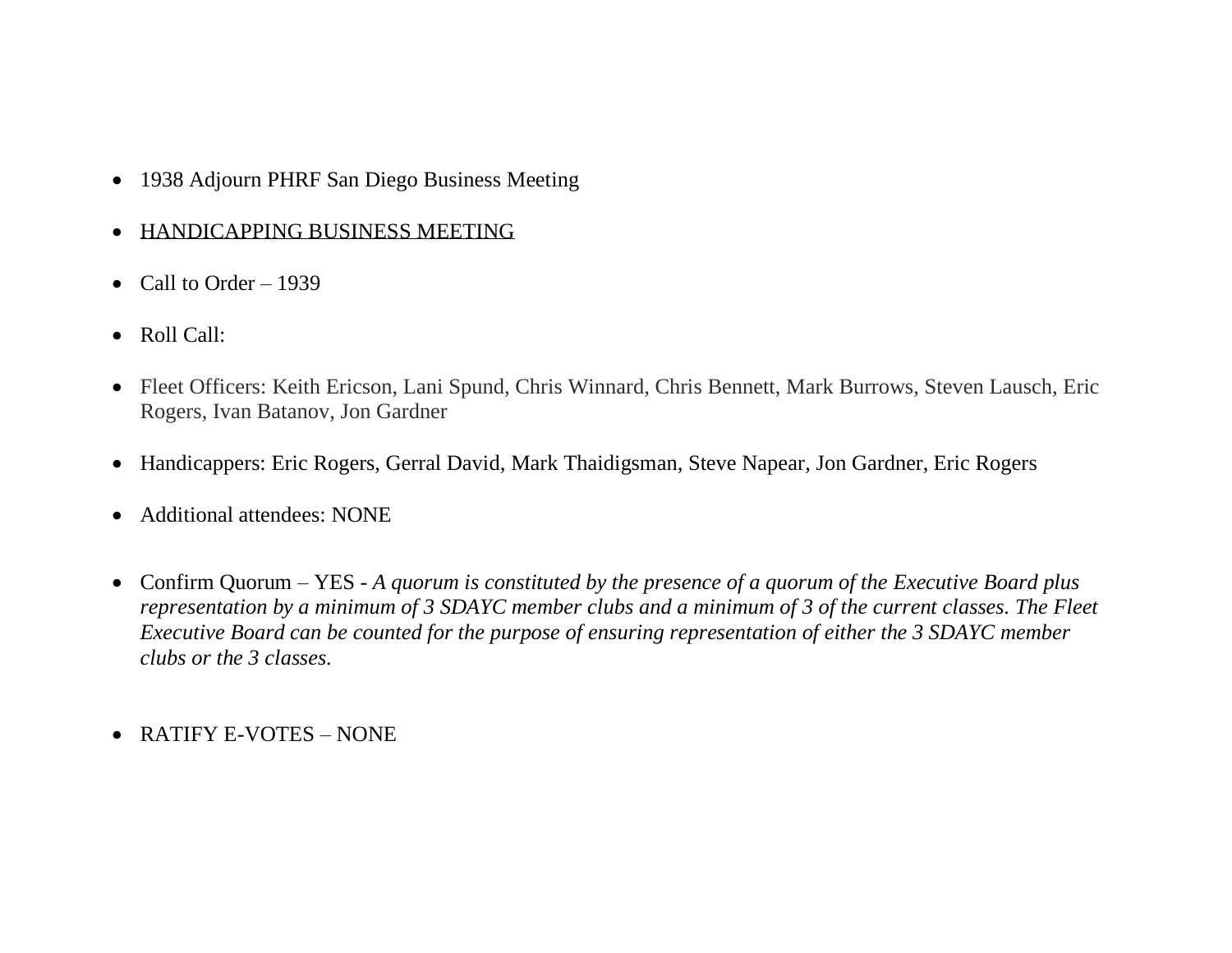- TEMPORARY RATINGS ABOUT TO EXPIRE *A Temporary Rating may be provided by Chief handicapper in the event a handicap is requested to race in an upcoming race which will take place before a meeting, and the board is unable to vote on the rating (Prior to race). The request should be email approved or voted on at next board meeting to make permanent. In the event at a board meeting where an owner has submitted an application, fees are paid, but the Board believes it does not have sufficient data or information to accurately rate a boat, a Temporary rating may be provided with the understanding the owner should submit race results during the three months to show data, to verify the Temporary Rating. Temporary rating may be adjusted after review of results. In the event the data is not provided the temporary rating will be considered expired at the end of 120 days. A new complete application (Minus Fees) will need to be presented to board to have the boat considered again for a PHRF certificate. The Chief Handicapper may, at his or her discretion, renew the Temporary Rating twice.*
- Beneteau Oceanis 35.1, Wayfinder, 153/153/153, 11/11/19 *make permanent*
- Beneteau 331, Nauti Cal, 159/159/159, 11/11/19 *– make permanent*
- Hobie 33 MH, Sizzle, 87/72/69, 11/11/19 *extend 120 days*
- Jeanneau Sun Odyssey 419, Majestic, 123/120/120, 11/11/19 *- make permanent*
- Alerion Express 28 M, American Girl, 171/171/171, 12/09/19 *– extend 120 days*
- Asia Catamarans Stealth 11.8, Hurricane, -12/-15/-15, 12/09/19 *extend 120 days*
- Beneteau First 30, Viva La Vida, 7181, 90/80/80, 12/09/19 *- make permanent*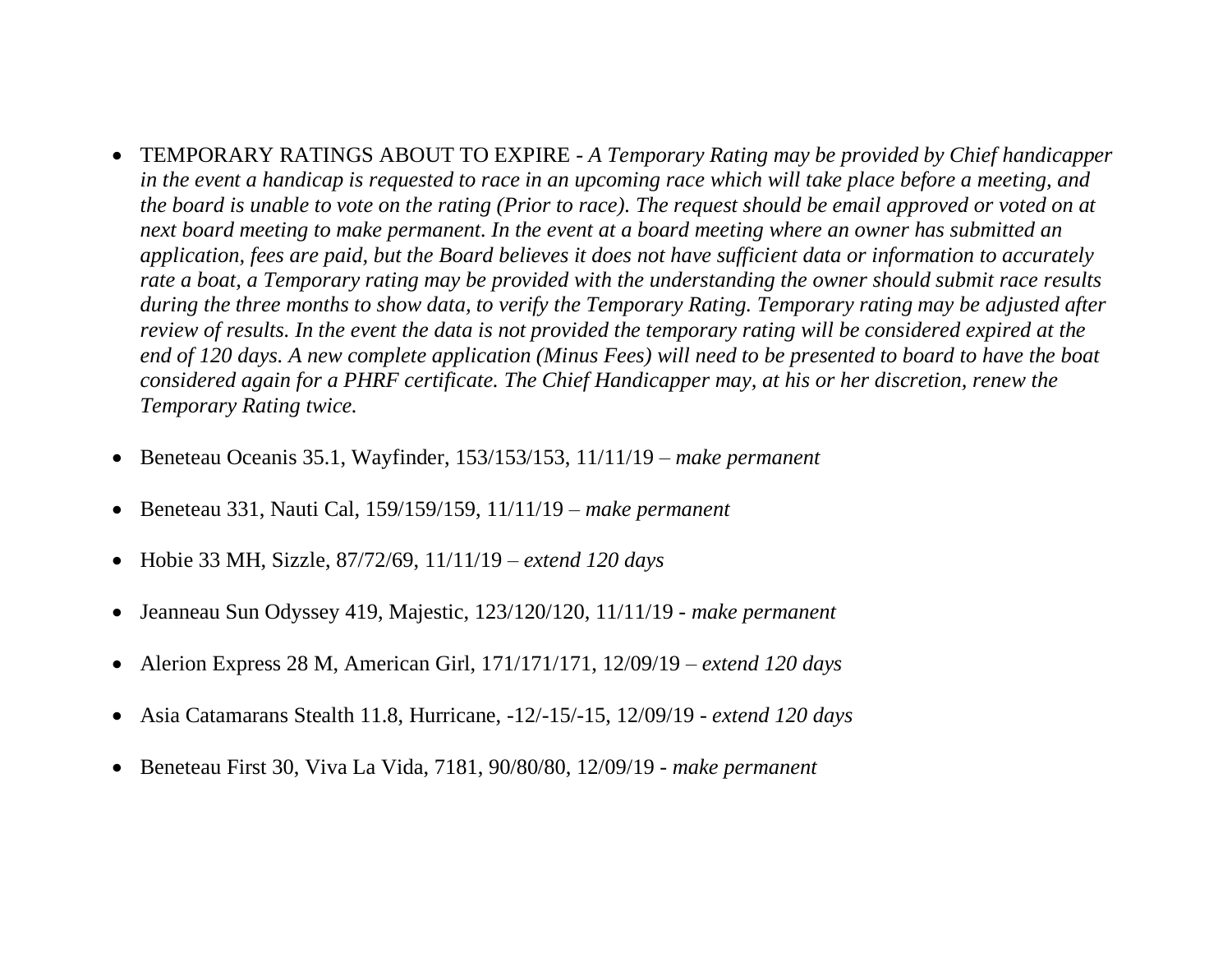- Dubois 50, Perryaye, 51115, -7/-10/-13, 12/09/19 *– extend 120 days*
- Bavaria Vision 42, Audeamus, 120/114/114, 12/09/19 *- make permanent*
- Westerly IC37, Pacific Yankee, 12/6/0, 12/09/19 *– extend 120 days*
- M-Boats Soto 40, Zero Gravity, -3/-9/-12, 12/09/19 *– extend 120 days*
- Dencho Kernan 44, Volpe, -24/-36/-42, 12/09/19 *– extend 120 days*
- Beneteau Oceanis 38M, Sail Away, 126/114/123, 12/10/19 *- make permanent*
- Sabre 402, Tambourine, 82/82/82, 12/12/19 *– extend 120 days*
- Custom Botin 80, Cabron, 13, -198/-198/-198, 12/12/19 *– drop this certificate boat is gone away*
- Beneteau 44.7 M-3, Aeolos, 23/17/11, 01/21/20 *- make permanent*

*All above approved by agreement*

- RATING REVIEW
- Anonymous rating review: Staghound, 69152, Reichel-Pugh 50-2, -54,-48,-46 owner not available and asking to reschedule – *discussion about anonymous rating reviews leading to plans to write a format concerning what information should be submitted but still maintaining anonymity – scheduled a special meeting Monday, 12/9/19 at 1830 to conduct this review of Staghound*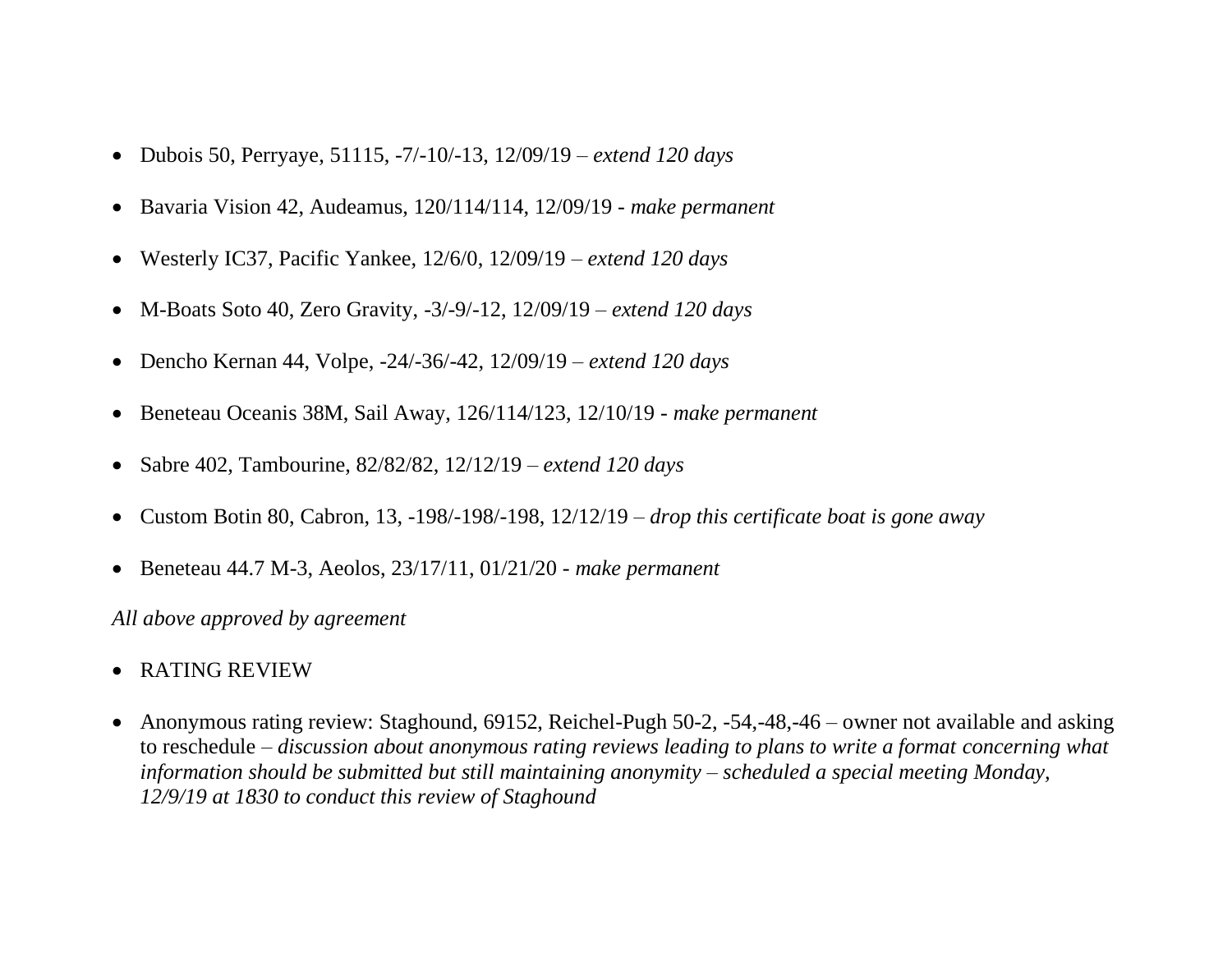- NEW BOATS 1. Application received by Roster Secretary at least 7 days before meeting. 2. Application complete. 3. Sail number properly obtained from U S Sailing or regionally from SCYA. 4. Dues paid
- Nereid, 7065, J125 PHRF SoCal confirms sail number apparently this was formerly Timeshaver with a PHRF SoCal rating 3/-6/-9 – *by consent 3/-6/-9*
- OLD BOATS
- El Sueno modification to keel *discussion – Lani Spund will notify Ivan Batanov that the Board directs him to notify El Sueno that this is a reportable modification and it must be officially reported according to the ByLaws.*
- Anona, J46, 56893 Chief Handicapper has issued a 30 temporary rating of 45/48/48 previous rating 39/45/45 – From Chief Handicapper: Anona has added a non-composite (heavy), stainless steel sprit that is ~19% longer than standard J. The boat has no symmetrical poles (per prior rating) so no ability to square back. Also, the spinnaker and code 0 are spec'd to the original J so not oversize. When the 46's first came out the factory and some owners raced them hard (Key West etc.). The original rating was more of a selling point to demonstrate speed potential, which frankly wasn't there. Data of more recently sailed 46's, which, like Anona, are cruise equipped have ratings in the 50's. I'm not sure why the boat has a W/L that is faster than RLC but that would clearly be based on running a sym spin and in race prep. The certificate needs to be updated to reflect the standard J/46 ISP of 60.5. SPL for Anona should be 19.67. Notation update should be: Asymmetrical spinnakers only. Fixed sprit. No pole. Final note: In her cruising configuration, I believe Anona should rate 51 across the board so we can evaluate any results in the 120 day period. This could be a discussion as we work on embracing the more cruise oriented PHRF-SD members. – *temporary 45/48/48 120 days*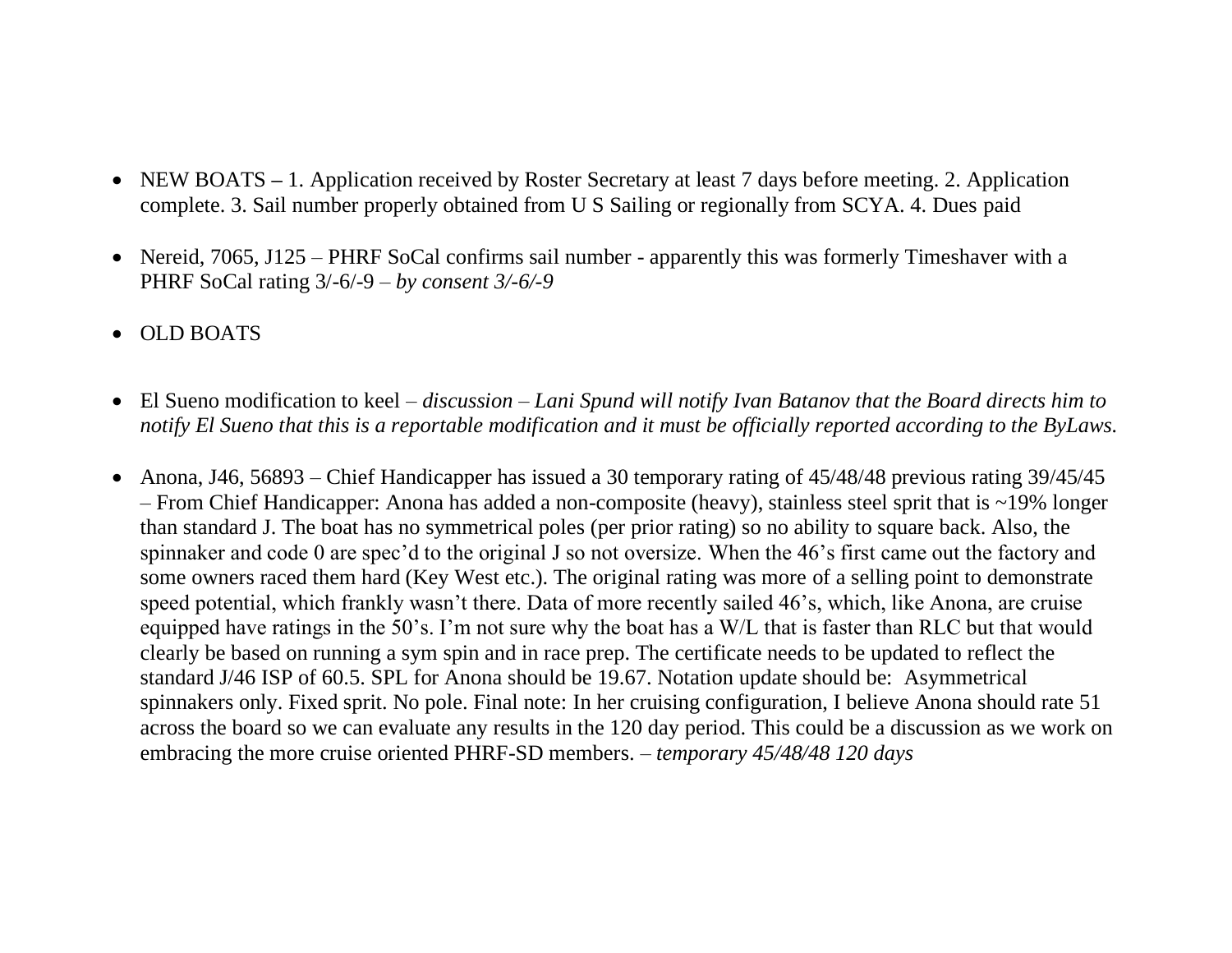- *Chris Bennett reports that application money was refunded to Legend for their application submitted for a nonone design rating certificate*
- B'Quest, Tripp 40, 43513 has a new Asymmetrical Spinnaker with the following dimensions

| <b>SLU</b> | 56.99                           | <b>SF</b>   | 32.32 |
|------------|---------------------------------|-------------|-------|
| <b>SLE</b> | 51.18                           | <b>ASMW</b> | 32.32 |
| <b>SPL</b> | 17.59                           | <b>ISP</b>  | 52.12 |
|            |                                 |             |       |
|            | Previous asymmetrical spinnaker |             |       |
| <b>SLU</b> | 58.89                           | <b>SF</b>   | 32.8  |
| <b>SLE</b> | 47.08                           | <b>ASMW</b> | 33.13 |
| <b>SPL</b> | 17.59                           | <b>ISP</b>  | 52.12 |

# *No change to B'Quest rating*

- Next Meeting: Annual Meeting in conjunction with CRA December 10, 2019 at Portuguese Hall
- Special meeting Monday, 12/9/19 at 1830 to conduct rating review of Staghound
- 2147 Adjourn Handicapping Business Meeting
- AREA G BUSINESS MEETING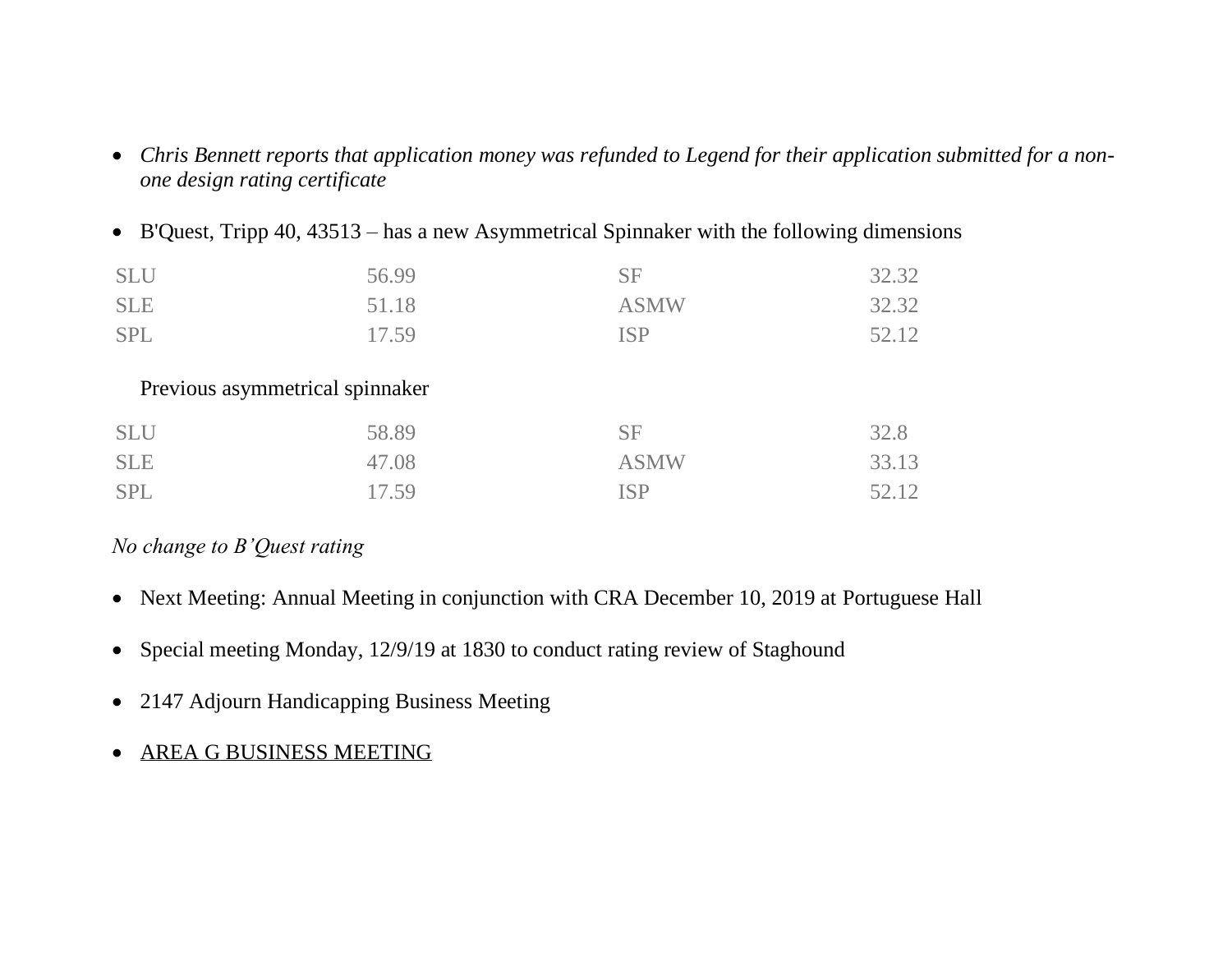- Call to Order: conducted during HANDICAPPING BUSINESS MEETING
- Roll Call: Ivan Batanov, Lani Spund, Mark Burrows
- Confirm Quorum YES -*A majority of the Area Board members are required to form a quorum and to conduct business. All official actions of the Area Board which concern Ratings or Rating Reviews shall be conducted pursuant to Rules 1.5 and 4.5 of the Rules. All other official actions of the Area Board require a majority vote by the members who are present, provided there is a quorum at the time of the vote. Members: Ivan Batanov, Lani Spund, and Mark Burrows*
- OLD BUSINESS NONE
- NEW BUSINESS NONE
- Next Meeting: Annual Meeting in conjunction with CRA December 10, 2019 at Portuguese Hall
- Special meeting Monday, 12/9/19 at 1830 to conduct rating review of Staghound
- 2147 Adjourn

#### Additional Information

Currently the Bylaws say:

• notification to the Roster Secretary of any modifications to the rated yacht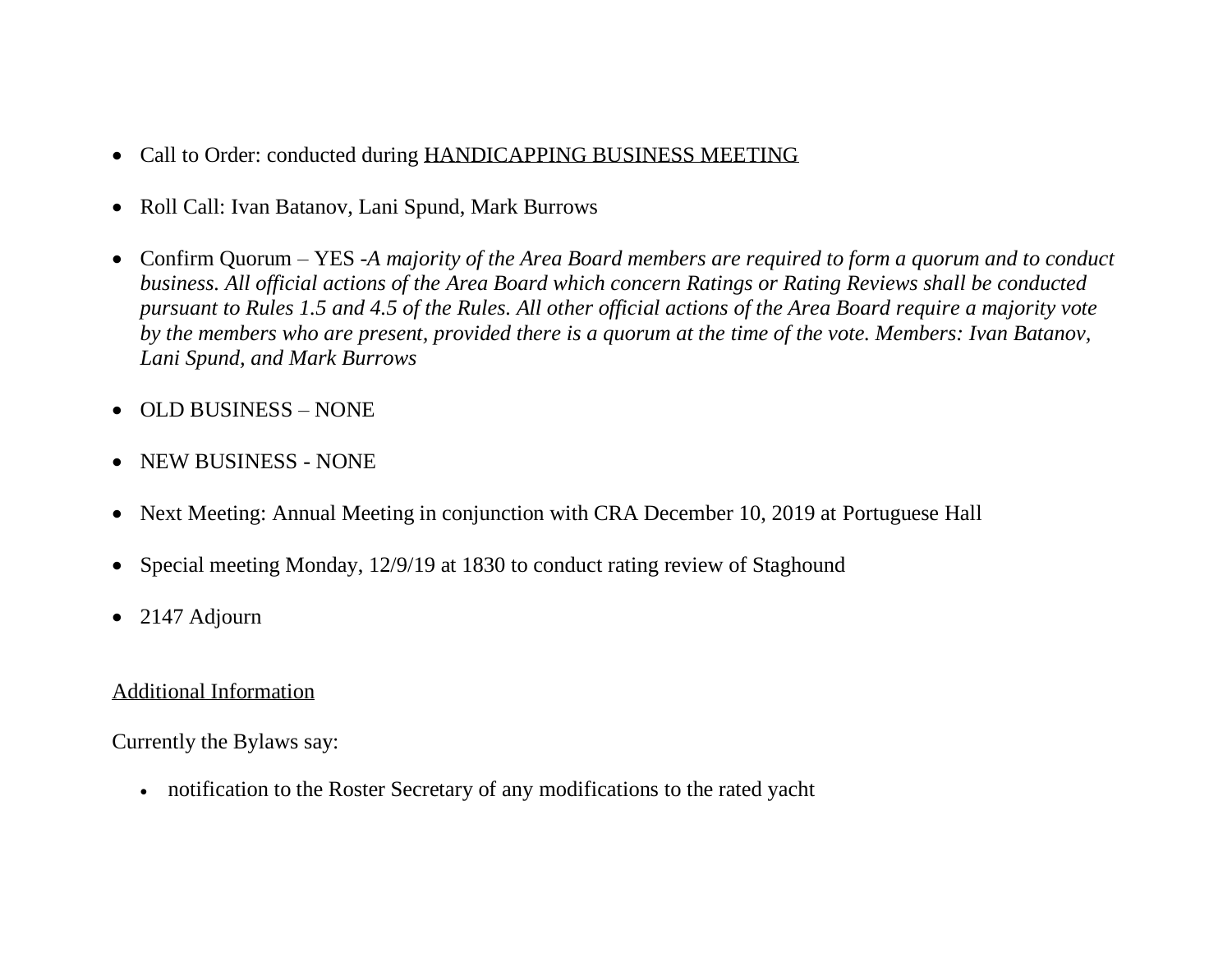And the fine print on the certificate says:

#### *Important Notice about your ratings in San Diego!*

For your handicap to remain valid, you must notify PHRF San Diego in writing of any reportable modifications to your yacht. Failure to follow this procedure will carry an automatic 30 DAY SUSPENSION from racing in PHRF races, followed by a San Diego Handicap Board review to determine the extent of additional equipment TIME ALLOWANCE adjustments to be included in that yacht's base handicap.

So the Bylaws say "any modifications" and the certificate says "any reportable modifications" but neither "any modifications" or "reportable modifications" are defined.

## Proposed Amendment to the ByLaws:

First change the word "any modifications" to "reportable modifications".

Then add the paragraph:

## *3. A reportable modification is any modification to a boat that would change*

*or delete any item currently listed on a boat's rating certificate/application or add an item not currently listed on a boat's rating certificate/application but is an item for which an entry is required. Displacement is either: a. measured as per ORR or b. as per designer specifications. Reportable modifications include but are not limited to: a. modifications to the size but not weight of sails, b. adding sails not already listed on the current certificate, c. modifications to any standing rigging, d. modifications to appendages, e. modifications*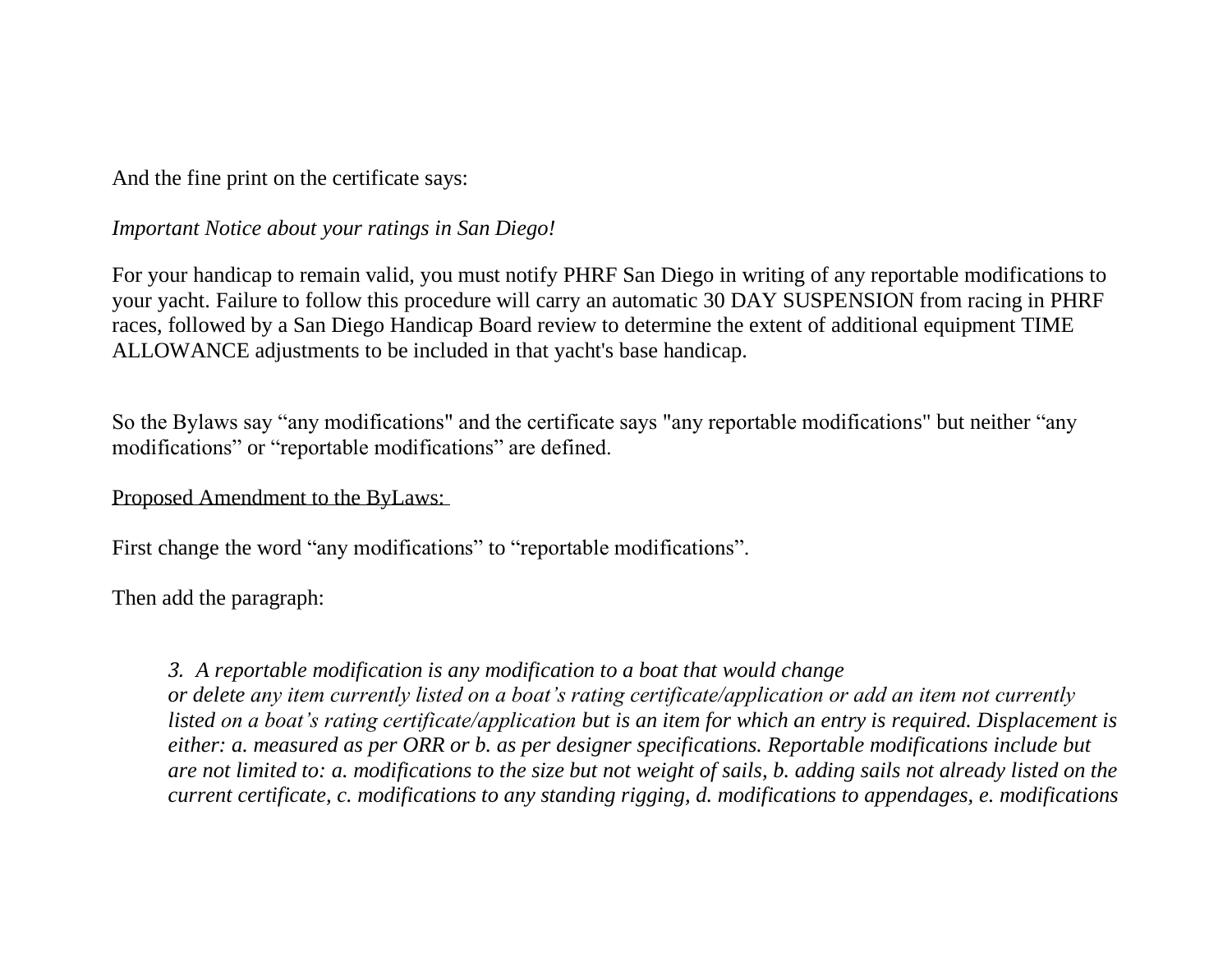*to propeller. Modifications that are not reportable include but are not limited to modifications to running rigging and associated gear such as blocks and fairleads. In the case of a one design rating certificate any modifications to one design class rules is reportable and is likely to require a second certificate separate from the one design certificate.* 

Change the paragraphs 3. to 4. and 4. to 5.

To read as follows with changes in *italics*:

# ARTICLE IV. OWNERS AND CO-OWNERS OF RATED YACHTS

Owners and Co-owners will be listed on the yacht rating certificate. The first name listed on a certificate is considered the primary point of contact for the yacht.

- 1. Owners and Co-owners of rated yachts having a current valid PHRF San Diego Rating Certificate and are to be a member in good standing of an SDAYC affiliated organization; US Sailing membership is acceptable for out of area yacht owners.
- 2. Owners and Co-owners of rated yachts having a current valid PHRF San Diego Rating Certificate are Regular members of PHRF San Diego and are responsible for:
	- adherence to existing SOCAL PHRF Class Rules
	- reported data as reflected in the rated yacht current valid certificate
	- determining the vote cast for the rated yacht having a current valid PHRF San Diego Rating Certificate at the annual meeting
	- notification to the Roster Secretary of any changes in ownership of the rated yacht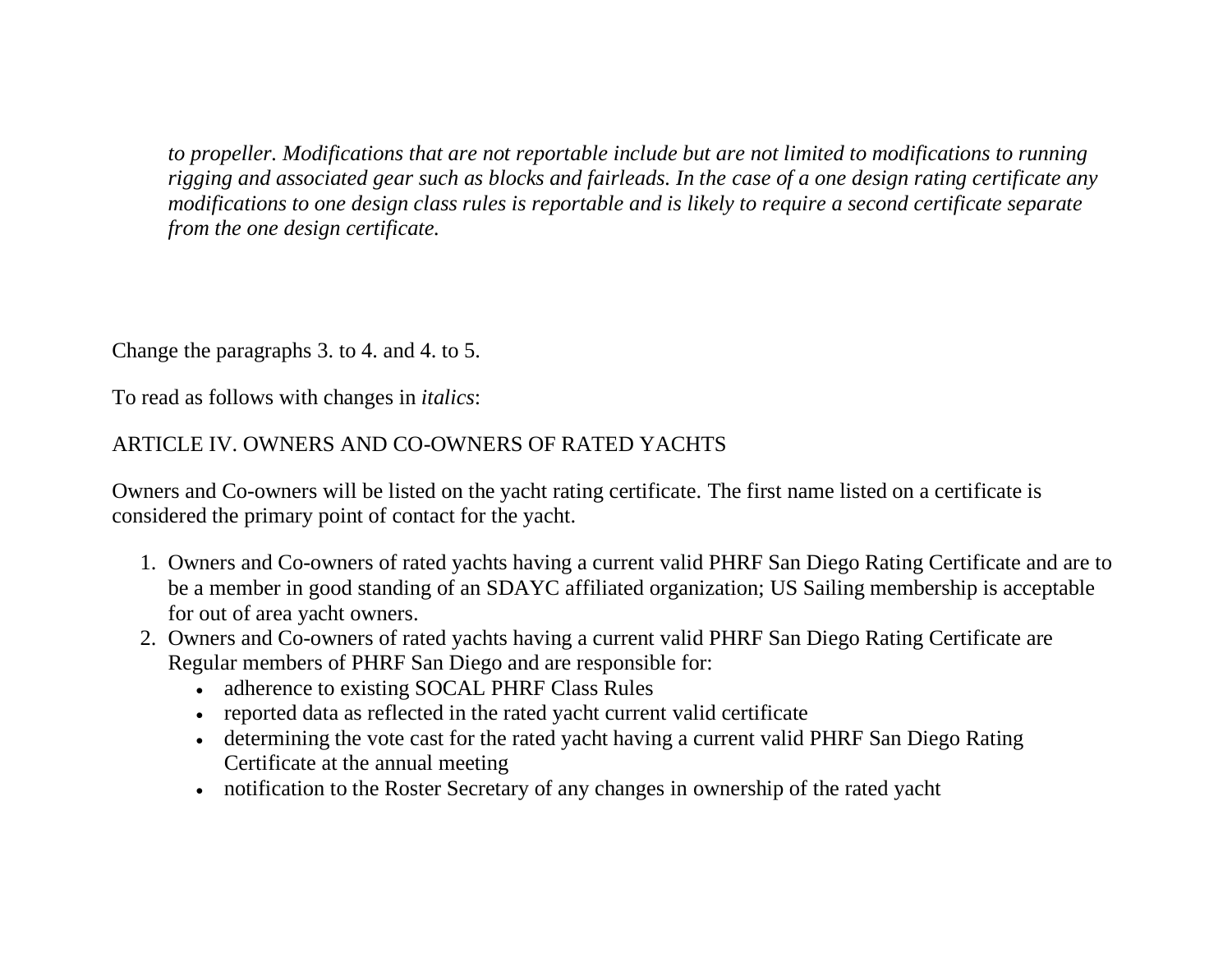• notification to the Roster Secretary of *reportable* modifications to the rated yacht

- *3. A reportable modification is any modification to a boat that would change or delete any item currently listed on a boat's rating certificate/application or add an item not currently listed on a boat's rating certificate/application but is an item for which an entry is required. Displacement is either: a. measured as per ORR or b. as per designer specifications. Reportable modifications include but are not limited to: a. modifications to the size but not weight of sails, b. adding sails not already listed on the current certificate, c. modifications to any standing rigging, d. modifications to appendages, e. modifications to propeller. Modifications that are not reportable include but are not limited to modifications to running rigging and associated gear such as blocks and fairleads. In the case of a one design rating certificate any modifications to one design class rules is reportable and is likely to require a second certificate separate from the one design certificate.*
- 4. Associate Members of PHRF San Diego are individuals who choose to join and pay dues although they may not choose to obtain a current valid PHRF San Diego Rating Certificate. Individuals who are selected to be Members of the Fleet Executive Board, who are not Regular Members of PHRF SD, will automatically become Associate Members of PHRF SD and will not be required to pay dues to maintain Associate Membership so long as they continue to serve on the Fleet Executive Board.
- 5. All members understand that electronic communications is the primary method of communication by PHRF San Diego and shall provide an email address for such communication and update such address anytime it might change.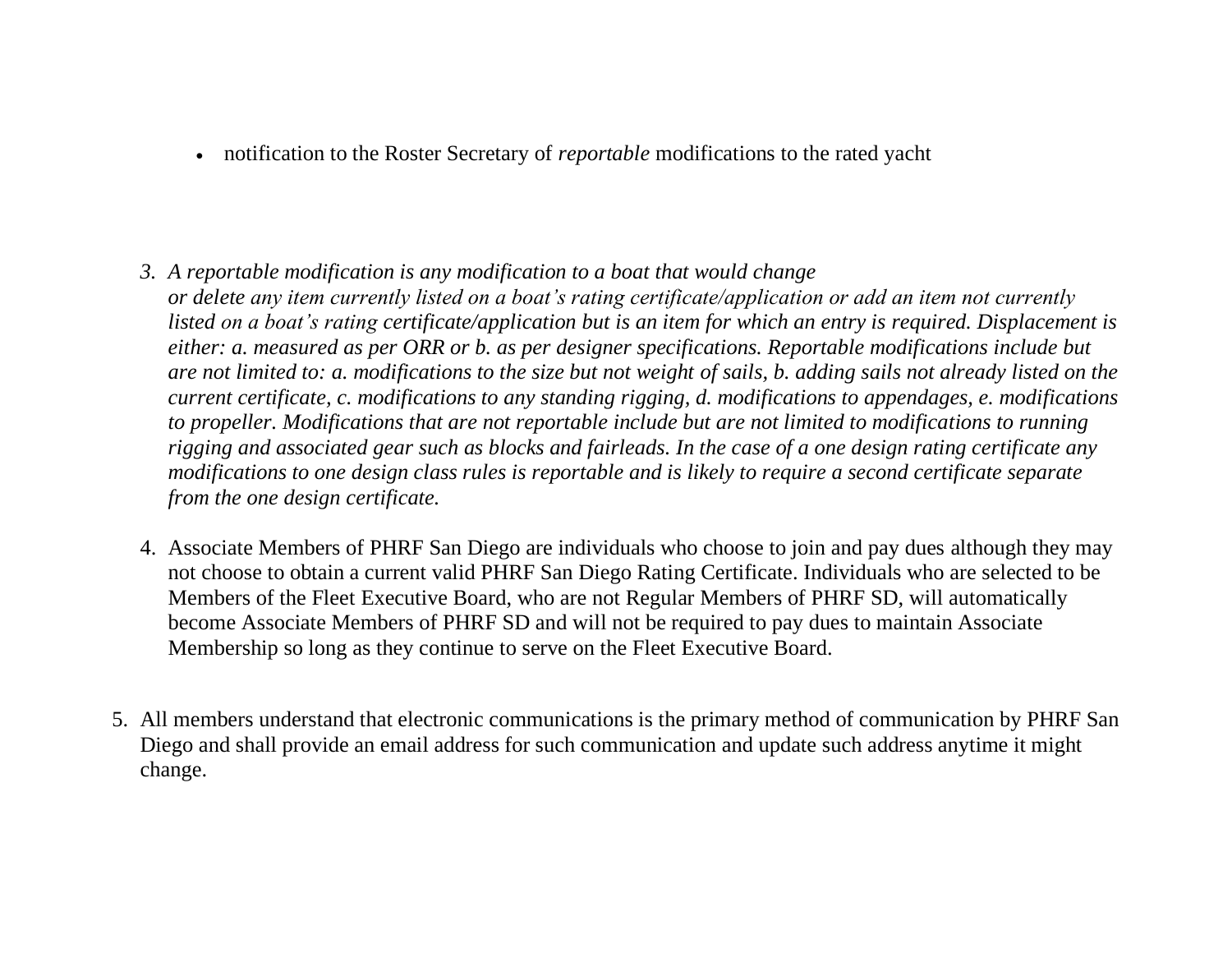- 2020 Yearly Championship Series
- Change Competition Protocol to increase the number of races Competition Protocol Appendix I
- Change Competition Protocol to require participation to qualify at 50% plus one of all scheduled races/regattas and to score the best 50% plus one of all races/regattas

Additional Information

Competition Protocols Appendix I

| date         | day | <b>Inshore</b> | offshore | 2020 PHRF SD Championship Series<br>race<br><b>JANUARY</b> |
|--------------|-----|----------------|----------|------------------------------------------------------------|
| 1/11/20      |     |                | offshore | Cabrillo I by SWYC, Ocean distance race                    |
|              |     |                |          | <b>FEBRUARY</b>                                            |
| $2/1/20$ Sat |     |                | offshore | Cabrillo II by SWYC, Ocean distance race                   |
| 2/21,22/20   |     |                | offshore | Islands Race by SDYC, Ocean distance race                  |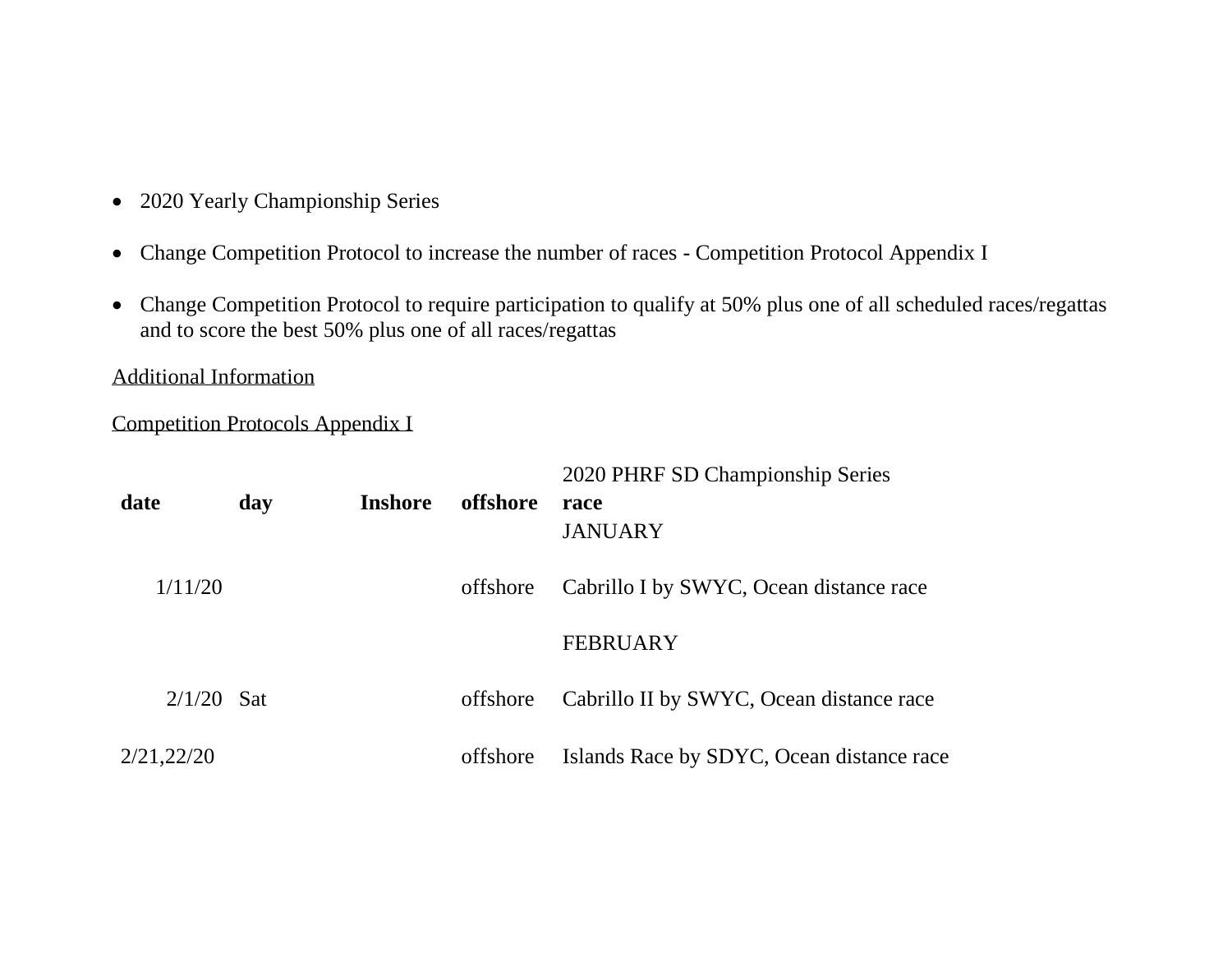# MARCH

| $3/14/20$ Sat    |            | inshore |          | March Madness Regatta by CRA, North Bay buoy race                                   |
|------------------|------------|---------|----------|-------------------------------------------------------------------------------------|
| date not<br>firm |            |         |          |                                                                                     |
| 3/28/20          | Sat        | inshore |          | Cabrillo IV by SWYC, Ocean buoy race                                                |
|                  |            |         |          | <b>APRIL</b>                                                                        |
| $4/18/20$ Sat    |            | inshore |          | Gerry Brown Regatta by CRA, North Bay buoy race                                     |
|                  |            |         |          | <b>MAY</b>                                                                          |
| 9-May Sat        |            | inshore |          | Opening Day Regatta by CRA, North Bay buoy race                                     |
|                  |            |         |          | FOR THIS BELOW TWO RACE EVENT TO BE USED TO QUALIFY YO<br>BOTH RACES AS ONE REGATTA |
| $5/23/20$ Sat    |            |         | offshore | MB to Oceanside by MBYC/OYC, Ocean distance race                                    |
| $5/24/20$ Sun    |            |         | offshore | Oceanside to SD by OYC/SWYC, Ocean distance race                                    |
|                  |            |         |          | <b>JUNE</b>                                                                         |
| 6/6/20           | <b>Sat</b> | inshore |          | Crown Cup by CYC/CRA, South Bay buoy race, previously known as Summ                 |
|                  |            |         |          |                                                                                     |